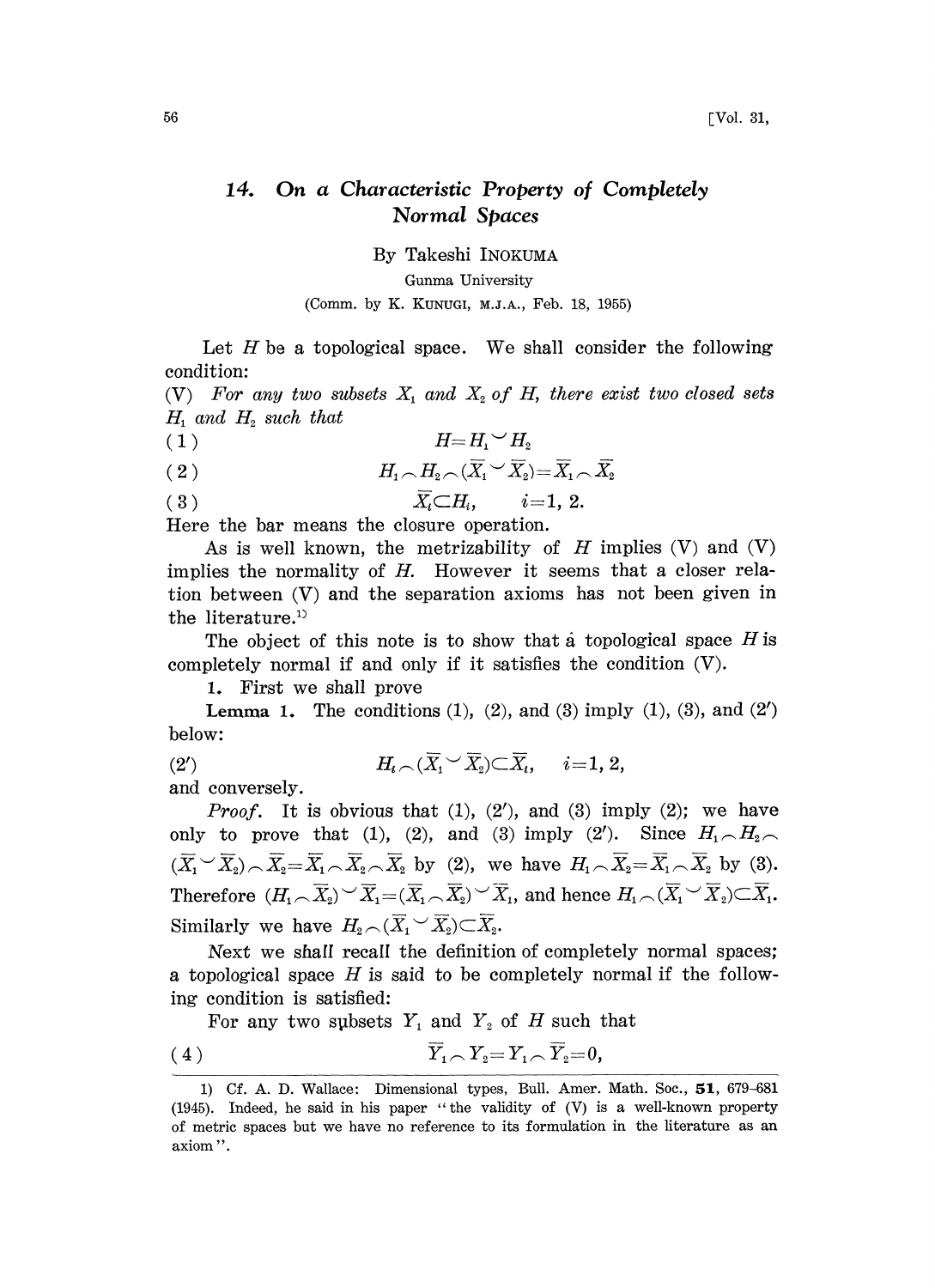there exist two open sets  $K_1$  and  $K_2$  of H with the following properties:

- (5)  $K_{1} \frown K_{2} = 0$
- (6)  $Y_i \subset K_i, \quad i=1, 2.$

Now we shall prove

Theorem 1. A necessary and sufficient condition that a topological space  $H$  be completely normal is that  $H$  satisfy the condition  $(V)$ .

*Proof.* Sufficiency. Assume that  $(V)$  is satisfied. Let  $Y_1$  and  $Y_2$  be any two subsets of H satisfying (4). Then we can find two closed sets  $H_1$  and  $H_2$  which satisfy (1), (2), and (3) with  $X_1$  and  $X_2$ replaced by  $Y_1$  and  $Y_2$ . Let us set  $K_1=H-H_2$  and  $K_2=H-H_1$ . Then  $K_i$  are open and the validity of (5) is obvious from (1). Next we shall show that  $(6)$  holds. Suppose that there exists a point x which is contained in  $Y_1$  but not in  $K_1$ . Then x is contained in  $H_2$ . Since  $x \in Y_1 \subset H_1$  by (3), we have  $x \in H_1 \cap H_2 \cap (\overline{Y}_1 \cup \overline{Y}_2) = \overline{Y}_1 \cap \overline{Y}_2$ . Thus  $x \in Y_1 \cap Y_2$ , this contradicts to (4). Hence we have  $Y_i \subset K_i$ ,  $i=1, 2$ . Therefore H is completely normal.

*Necessity.* Let  $X_1$  and  $X_2$  be any two subsets of H. We put  $Y_1=\overline{X}_2-\overline{X}_1$  and  $Y_2=\overline{X}_1-\overline{X}_2$ . Then  $\overline{Y}_1\subset\overline{X}_2$  and  $\overline{Y}_2\subset\overline{X}_1$ , and hence  $\overline{Y}_i \cap Y_j \subset \overline{X}_i \cap (\overline{X}_i - \overline{X}_j) = 0$ ,  $i, j = 1, 2$ . Thus (4) is fulfilled. Assume that H is completely normal. Then we can find two open sets  $K_1$ and  $K_2$  satisfying (5) and (6). Let us put

(7)  $K_i' = K_i \cap (H - \overline{X_i}), \quad H_i = H - K_i', \qquad i = 1, 2.$ 

It is obvious that  $H_1$  and  $H_2$  are closed and satisfy (1) and (3). We shall show that (2') holds also. Since  $Y_1=\overline{X}_2-\overline{X}_1\subset K_1$ , we have  $H - K_1 \subset (H - \overline{X}_2)^\vee \overline{X}_1$ , and hence  $H_1 = H - K_1' = (H - K_1)^\vee \overline{X}_1 \subset (H - \overline{X}_2)^\vee \overline{X}_1$ by (7). Therefore  $H_1 \cap (\overline{X}_1 \cup \overline{X}_2) \subset ((H - \overline{X}_2) \cup \overline{X}_1) \cap (\overline{X}_1 \cup \overline{X}_2) = \overline{X}_1$ . Similarly we obtain  $H_2 \cap (\overline{X}_1 \cup \overline{X}_2) \subset \overline{X}_2$ . This shows that if H is completely normal, then  $H$  satisfies the condition  $(V)$ .

Thus Theorem 1 is completely proved.

2. We can extend Theorem 1 as follows:

**Theorem 2.** If a topological space  $H$  is completely normal, then for any n subsets  $X_1, X_2, \ldots, X_n$  of H, there exist n closed sets  $H_1$ ,  $H_2, \ldots, H_n$  such that  $(1_n)$ 

- $(H=H_1\smile H_2\smile\ldots\smile H_n$
- (2<sub>n</sub>)  $H_i \cap H_i \cap (\overline{X}_i \vee \overline{X}_i) = \overline{X}_i \cap \overline{X}_i$
- $(\mathbf{3}_{n})$   $\overline{X}_{i} \subset H_{i}, \quad i=1, 2, \ldots, n.$

*Proof.* We shall prove our theorem by induction on  $n$ . In case  $n=2$ , Theorem 2 is true by Theorem 1. Assume that Theorem 2 holds for *n*. Let  $X_1, X_2, \ldots, X_{n+1}$  be  $n+1$  subsets of H. Then we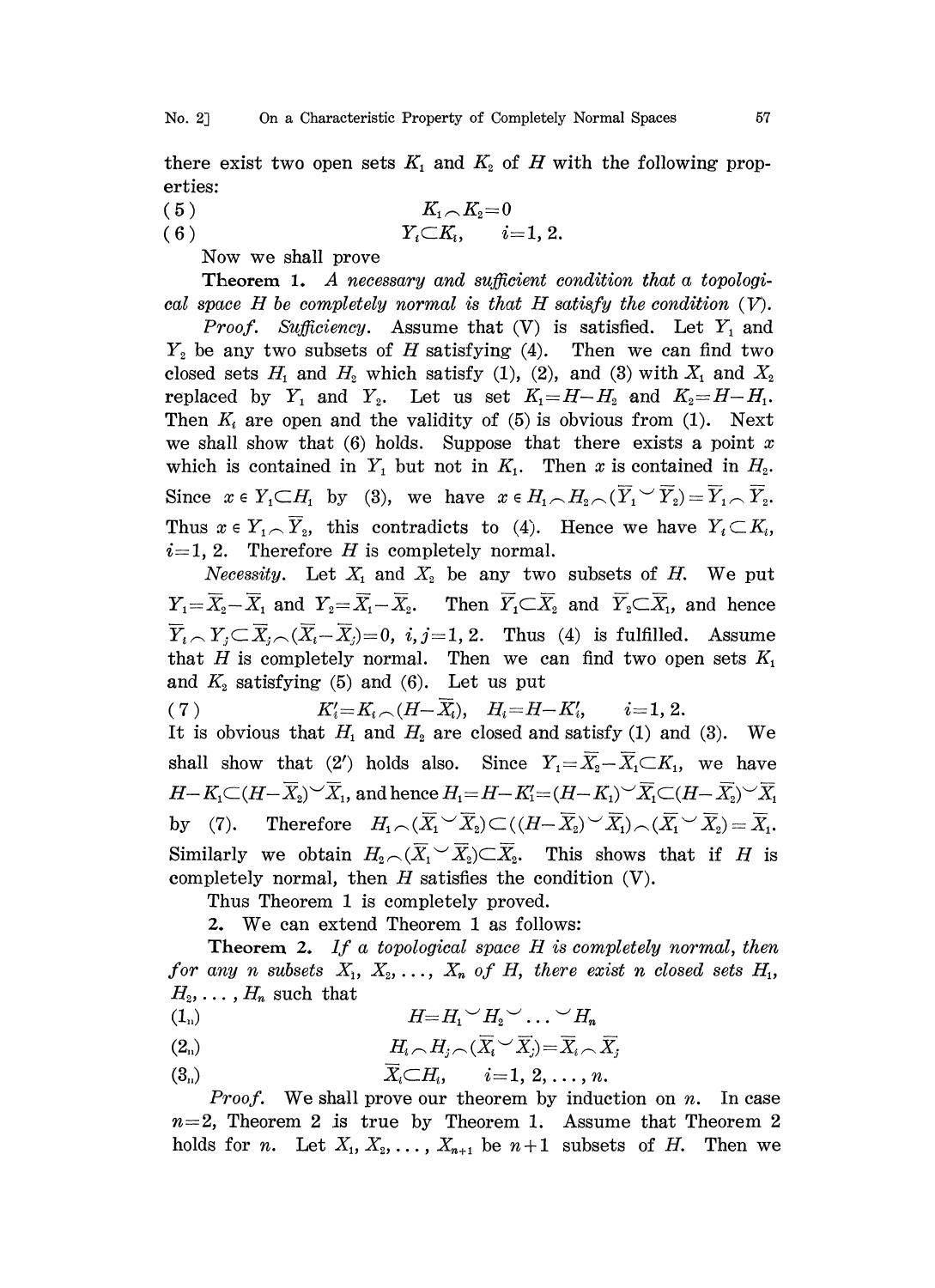58 T. INOKUMA [Vol. 31,

can find *n* closed sets  $H_1, H_2, \ldots, H_{n-1}$ , and H' satisfying the conditions of Theorem 2 for *n* given sets  $X_1, X_2, \ldots, X_{n-1}$  and  $X = X_n X_{n+1}$ . Since  $H'$  is completely normal, by Theorem 1 we can select two closed subsets  $H_n$  and  $H_{n+1}$  of  $H'$  which satisfy (V) for the two given subsets  $X_n$  and  $X_{n+1}$  of  $H'$ . We shall show that these  $H_1, H_2, \ldots$ ,  $H_{n+1}$  fulfill the conditions of Theorem 2 for  $X_1, X_2, \ldots, X_{n+1}$ . The conditions  $(1_n)$  and  $(3_n)$  hold trivially. To prove the equality  $H_i \cap H_{n} \cap (\overline{X}_i \cup \overline{X}_n) = \overline{X}_i \cap \overline{X}_n$  for  $i < n$ , let  $x \in H_i \cap H_{n} \cap (\overline{X}_i \cup \overline{X}_n)$ . Then we have  $x \in H_i \setminus H' \setminus (\overline{X}_i \setminus \overline{X}_n \setminus \overline{X}_{n+1}) = \overline{X}_i \setminus \overline{X}_n \setminus \overline{X}_{n+1}$ . By Lemma 1 we obtain  $x \in H_n\cap(\overline{X_n \setminus X_{n+1}}) \subset \overline{X_n}$ . Therefore  $x \in \overline{X_n} \cap \overline{X_n}$  and hence  $H_i \n\sim H_n \n\sim (\overline{X}_i \n\sim \overline{X}_n) \n\subset \overline{X}_i \n\sim \overline{X}_n$ . Since it is obvious that  $H_i \n\sim H_n \n\sim (\overline{X}_i \n\sim \overline{X}_n)$  $\sum \overline{X}_i \setminus \overline{X}_n$ , we have  $H_i \setminus H_n \setminus (\overline{X}_i \setminus \overline{X}_n) = \overline{X}_i \setminus \overline{X}_n$ . Since the above argument holds equally for  $H_{n+1}$ , the proof is completed.

3. In Theorem 2 the number  $n$  is, of course, assumed to be finite. For an infinite number of sets  $X_1, X_2, \ldots$ , a similar proposition does not hold in general, as is shown by the following example.

Let H be Euclidian space of dimension 1, and  $X_1, X_2, \ldots$  be an infinite family of all the subsets  $X_i$  of H such that  $X_i$  consists of only one rational point. Then there is no family of closed sets  $H_1, H_2, \ldots$  of H with the following property:

$$
(V^*)\qquad\qquad\left\{\begin{array}{l}H\!\!=\!H_1\!\smile\! H_2\!\smile\!\ldots\,\\ H_i\!\smallfrown\! H_j\!\smallfrown\! (\overline{X}_i\!\smile\!\overline{X}_j)\!\!=\!\overline{X}_i\!\smallfrown\!\overline{X}_j\\ \overline{X}_i\!\subset\! H_i,\qquad i\!=\!1,\,2,\,\ldots\enspace. \end{array}\right.
$$

In this case  $H$  is, of course, a completely normal topological space.

*Proof.* Suppose that there is a desired family  $\{H_1, H_2, \ldots\}$ . Since  $H_i \sim (\overline{X}_i \cup \overline{X}_i) \subset \overline{X}_i$ , the number of rational points contained in  $H_i$  is one. The set  $R_0$  of all irrational points is equal to  $\vee (H_i - X_i) =$  $\cong$   $\{H_i \cap (H - X_i)\}$  and hence  $R_0$  is an  $F_{\sigma}$ -set, for H is closed and  $H - X_i$ is open. Since  $R_0$  is a  $G_{\delta}$ -set, it is  $F_{\sigma}$  and  $G_{\delta}$  at the same time, that is,  $R_0$  is a developable set in the sense of C. Kuratowski. On that is,  $R_0$  is a developable set in the sense of C. Kuratowski. the other hand  $R_0$  is a frontier set (ensemble frontier, i.e.  $H-R_0=H$ ) and hence  $R_0$  is non dense (i.e.  $H-\overline{R_0}=H$ ). This is a contradiction.

4. We have just obtained the consequence that even in Euclidian space of dimension 1, the property  $(V^*)$  does not hold in general. So we are led to the consideration of the case where  $\{X_1, X_2, \ldots\}$  is locally finite.

**Theorem 3.** If a topological space  $H$  is completely normal and fully normal, then for any locally finite family of subsets  $X_1, X_2, \ldots$ of H, there exists a family of closed sets  $H_1, H_2, \ldots$  with the property  $(V^*)$ .